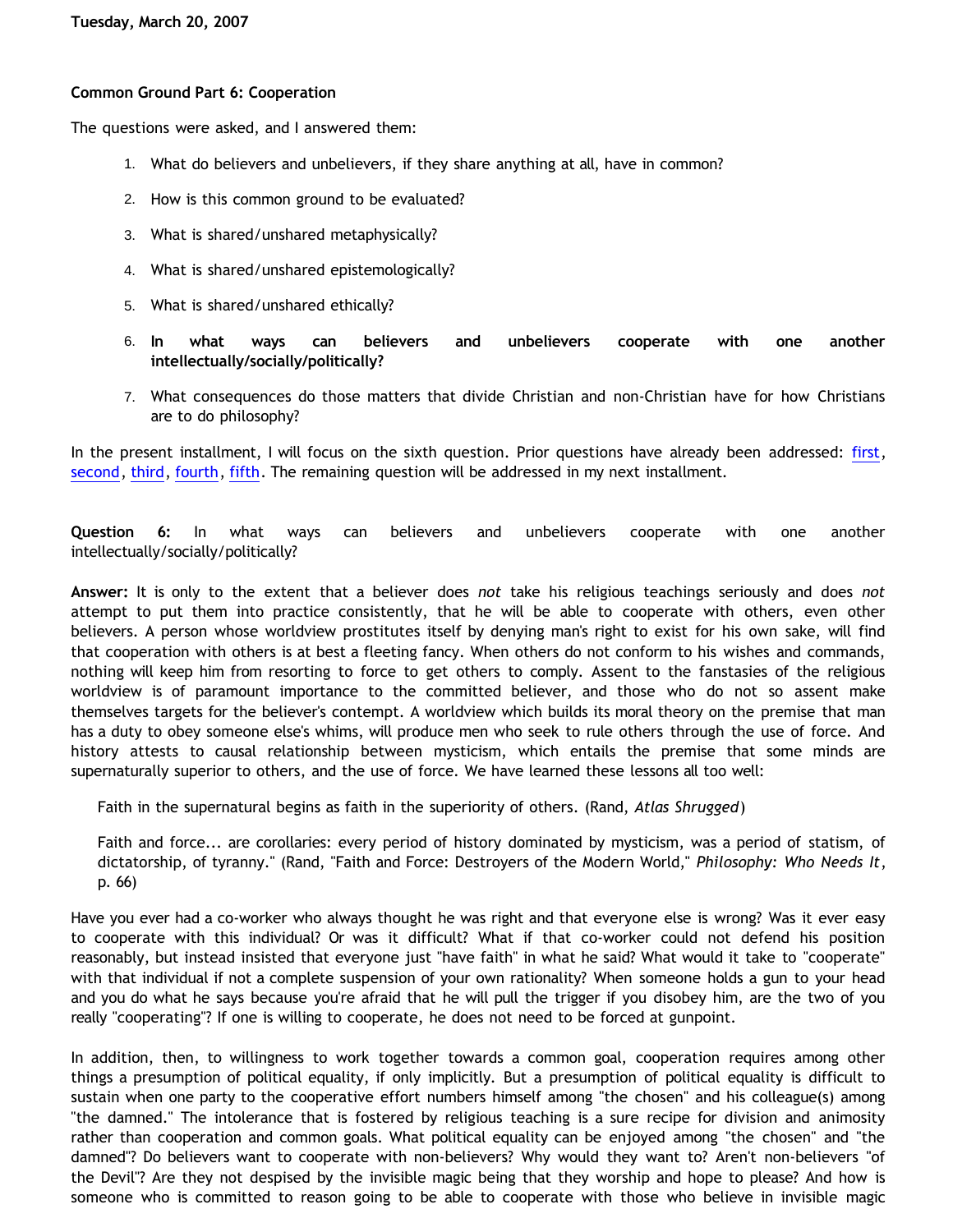beings, unless the latter put aside their childish beliefs and behave as rational adults?

Cooperation among individuals depends on how consistently all parties involved embrace *reason*. A firm commitment to reason as one's only means of knowledge and his only guide to action is a necessary condition for sustained mutual cooperation among individuals. So long as all parties are willing to deal with each other rationally and put aside contentious differences, mutual cooperation will be possible in intellectual, social and political spheres. This essentially means that believers would have to put away their enmity and resentment for non-believers and govern their choices and actions as if their god-beliefs were not true. For, as should be clear, their worldview is far from rational. Cooperation depends on mutual trust, but any opportunity for mutual trust is undermined by what Christianity teaches. Christians are not going to be able to trust those whom they deem to be "of the devil," and non-Christians are hardly going to be able to trust those who condemn them simply for not believing Christianity's subjective proclamations. Mutual trust requires the choice to deal with others rationally. Rationality is the commitment to reason as one's only means of knowledge and his only guide to action. But Christianity condemns such commitment as too selfish, too autonomous, too unconcerned with the dictates of the supernatural. The alternative to a commitment to reason, however, is the choice to compromise reason, to evade truth, to fake reality. This choice will, if unchecked, naturally lead to the willingness to resort to the initiation of force against others when one does not get his way, or to stand by and "turn the cheek" when others employ force. And while the bible nowhere prohibits the initiation of the use of force against others, it also explicitly commands believers to "resist not evil" (Mt. 5:39), so that evil can have its merry way. If they are obedient to this commandment, Christians cannot be counted on to rise up against those who desire to do injustice to them or to anyone else. How can such be trusted as a friend?

If the Christian finds that he needs to cooperate with non-believers, most likely he will find plenty who are willing. But the believer's own worldview may very well cause unneeded problems if he seeks to interject it into the mix. If nothing else, Christianity seeks to divide men rather than unite them. It seeks to instill distrust in believers for "the world" which is thought to be populated by Satan's puppets who need to be evangelized or shunned. II Corinthians 6:14 warns the believer explicitly on this:

Don't team up with those who are unbelievers. How can righteousness be a partner with wickedness? How can light live with darkness?

Although there are exceptions, non-believers are very often quite tolerant of other people and their differences, so long as they do not infringe on an individual's rights. At the very least, non-believers are not monolithically committed to a worldview which sees outsiders as a threat. A worldview which perceives outsiders as inherently threatening stacks the deck against mutual cooperation, and often fosters a cult-like mentality. If taken seriously, Christianity's division of men into opposing collectives will only undermine any opportunity in which believer and non-believer can work together.

This of course suggests that any time a believer cooperates with non-believers in some joint venture, he may very well not be taking Christianity's divisive teachings very seriously. After all, why would a believer, who is commanded to come out from among those of the world and "be separate" from them (cf. II Cor. 6:17), be willing to join a sports team, accept a job or enter a business contract when doing so will align him with nasty non-believers? Why would a believer accept payment from non-believing customers when they are said to be "dead in their sins" (Eph. 2:1-5) and condemned as wicked enemies of Christ? What exactly is so "wrong" about not believing anyway? If a man is honest to himself and recognizes that he does not believe, do believers think he should lie and say he believes anyway? Do believers have the kind of character that would prefer men to lie and say they believe, or to be honest and openly admit that they think Christianity is nonsense? Or, do believers prefer a policy of "don't ask don't tell" when it comes to interacting with non-believers on the job, in the marketplace or at the sports bar?

by Dawson Bethrick

Labels: [Common Ground](http://bahnsenburner.blogspot.com/search/label/Common%20Ground)

*posted by Bahnsen Burner at [5:00 AM](http://bahnsenburner.blogspot.com/2007/03/common-ground-part-6-cooperation.html)*

**1 Comments:**

[Zachary Moore](http://www.blogger.com/profile/16991061670470673718) said...

Dawson-